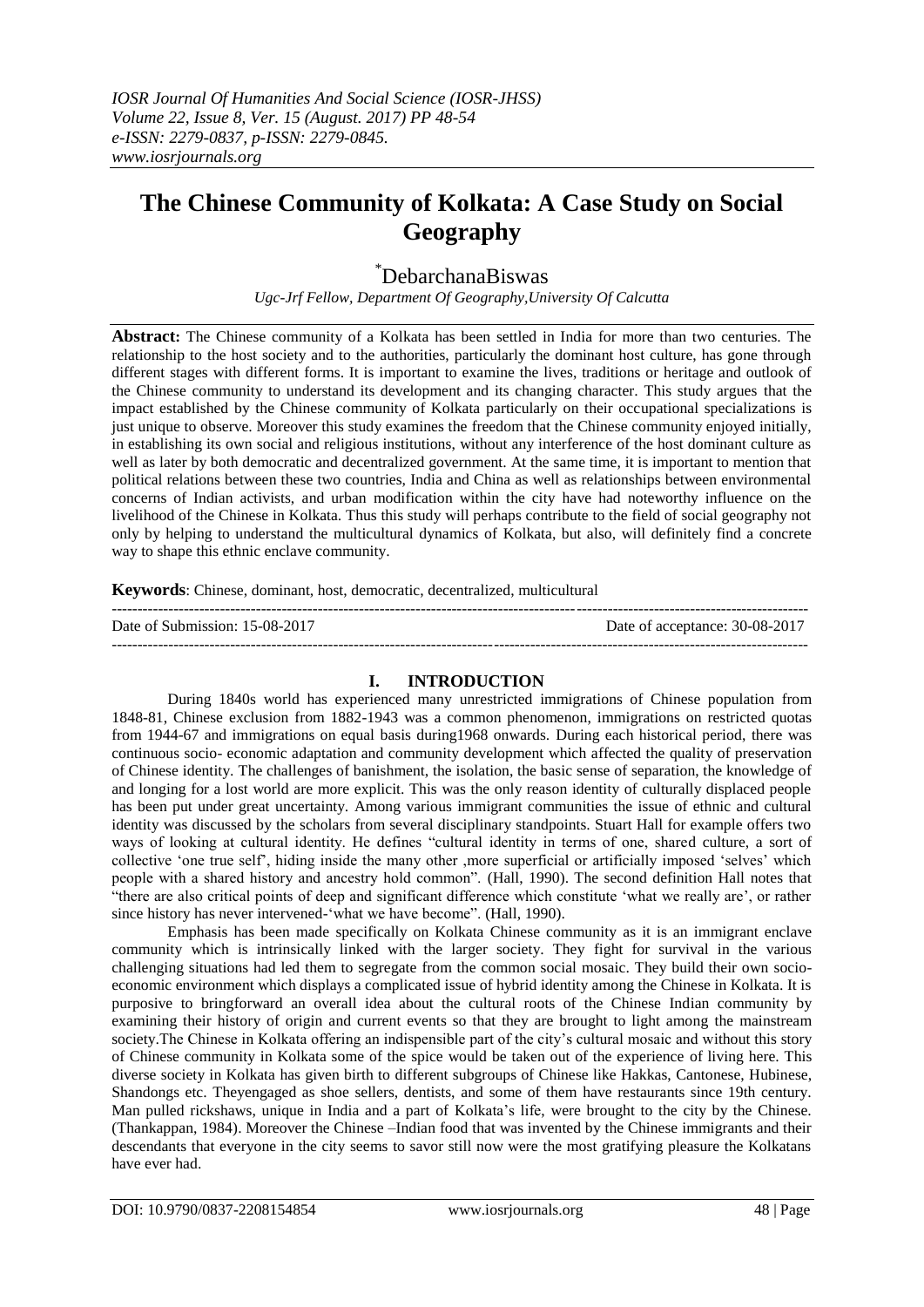# **II. HISTORY OF THE CHINESE COMMUNITY IN KOLKATA**

According to Aprita Bose. Kolkata was in fact a congregation of various foreign communities, like Chinese, Jews, and Parsisover the19th and 20th centuries. But there is no full-fledged history as well as account of the Chinese community settled in Kolkata and rest of India. (Bose A. , 2016).

According to various accounts, Atchew was the first Chinese settler in South Asia and in the year 1778, according to a British document, in return for the tea he offered as a gift to the reigning British Governor General of India Warren Hastings, Atchew received a large land grant near Calcutta. (Bose B. K., 1934).

Atchewestablished a sugar mill factory and to serve in his factory he called many Chinese from China to settle in Kolkata and to work for him. Atchew maintained close contacts with local British officials, which would have been unlikely if he were an ordinary entrepreneur. Soon after he established the sugar mill, for example, Atchew tempted to the British officials that the Chinese living in Calcutta were trying to captivate and enrapture his workers. (Bose B. K., 1934).

From history it is quite clear that some of the Chinese enter to Kolkata on ships that were quite persistent between Kolkata and Canton. So it is clearly pointed out that that two typical settlements of the Chinese, were born, one in Kolkata and the another area where Atchew established his sugar mill. According to Ly, many Chinese from Fujian and Guangdong provinces were residing in Calcutta. Moreover some of them had built temples dedicated to Chinese deities. (Claudine, 1999).

A more detailed description of the Chinese settlement in Calcutta comes from an 1857 account by the Englishman Chaloner Alabaster, who had been assigned the task of accompanying the anti-British Chinese official Ye Mingchen to his exile in Calcutta. Alabaster reports that there was a "colony" of about 500 Cantonese and Hakka Chinese living in Calcutta. (Chaloner, 1858, pp. 369-70)

Engaged in shoemaking, selling opium, carpentry and other economic activities, these Chinese had built temples for Guandi and the Goddess Tianhou. (Xing, 2011)

The 1901 census recorded 1,640 Chinese in Calcutta. The number of Chinese immigrants continued to grow in the first four decades of the twentieth century, especially due to civil wars and the Japanese invasion of China.The Chinese population in South Asia declined rapidly after the India–China conflict of 1962. Almost 3,000 Chinese were deported from India to Deoli camp, Rajasthan and some of them were deported to mainland China. Many immigrate to North America, Europe, Australia and other countries.

Cantonese and Hakka are the most dominant subgroups living in Kolkata. Additionally, there were also migrants from Hubei, Shandong, and Fujian provinces. In the mid-1950s, 80% of the Chinese in India were from Guangdong province, 9% from Hubei, and 8% from Shandong. Among the migrants from Guangdong province, 43% were Hakka from Meixian County, 30% were Cantonese from the Siyi region, and the rest were mostly from Namshun, Dongan, Huining areas. (Xuxian, 1956). These groups were mostly endogamous, had their own native-place associations, and engaged in specific occupational specialties. (Sen Z. X., 2013).

### **III. OCCUPATIONAL SPECIALISATIONS OF THE CHINESE COMMUNITY IN KOLKATA**

The Chinese weremigrated to South Asia were mostly skilled and unskilled laborers.Some of them were brought by the British to work in the tea plantations in north-eastern India. These niches became intrinsically connected to the four main sub-ethnic groups that are existed in Kolkata. Similar coloration between occupational specializations and sub-ethnic groups are found in Sri Lanka, the Chinese there also engaged in "three or four avenues of business: Chinese restaurant, noodles and soy sauce making, souvenir shops and dentistry". (M.L., 1989, p. 233).

#### *3.1. Carpentry business*

Carpentry seems to be one of the main occupations of the Cantonese subgroups migrating to South Asia. Most of them learned their skills of carpentry in China and were employed in Calcutta and other South Asian cities to work at different areas like shipyards and railway companies. According to record, in 1930, for example, there were 178 Chinese carpenters working for the Greater Indian Peninsular (GIP) Railway Company in Bombay. (Yunshan, 1930).

Some Chinese carpenters were in Assam as they were engaged in making wooden tea containers. The Cantonese carpenters had a big reputation as hardworking, cordial, and highly skilled so they were pursued both by the local Indians and the British living in Kolkata. At first they were engaged in part-time work but after learning English and Indian languages, they were able to gain many subcontracts from large carpentry factories and other companies to do interior woodwork. They were also engaged in making home and office furniture. (Xing, 2011, pp. 138-139).Highly efficient Cantonese carpenters worked at the ports and received high remunerations. In the 1950s, for example, there were more than 300 Cantonese carpenters working on ships in the Hooghly dock in West Bengal and more than 20 Cantonese-owned carpentry factories in Calcutta. (Xuxian, 1956, p. 43). The India–China conflict of 1962 had a significant effect on the Chinese carpenters. As they were interned and deported from India without any reasons. They were regarded as Anti-Indian. Those who worked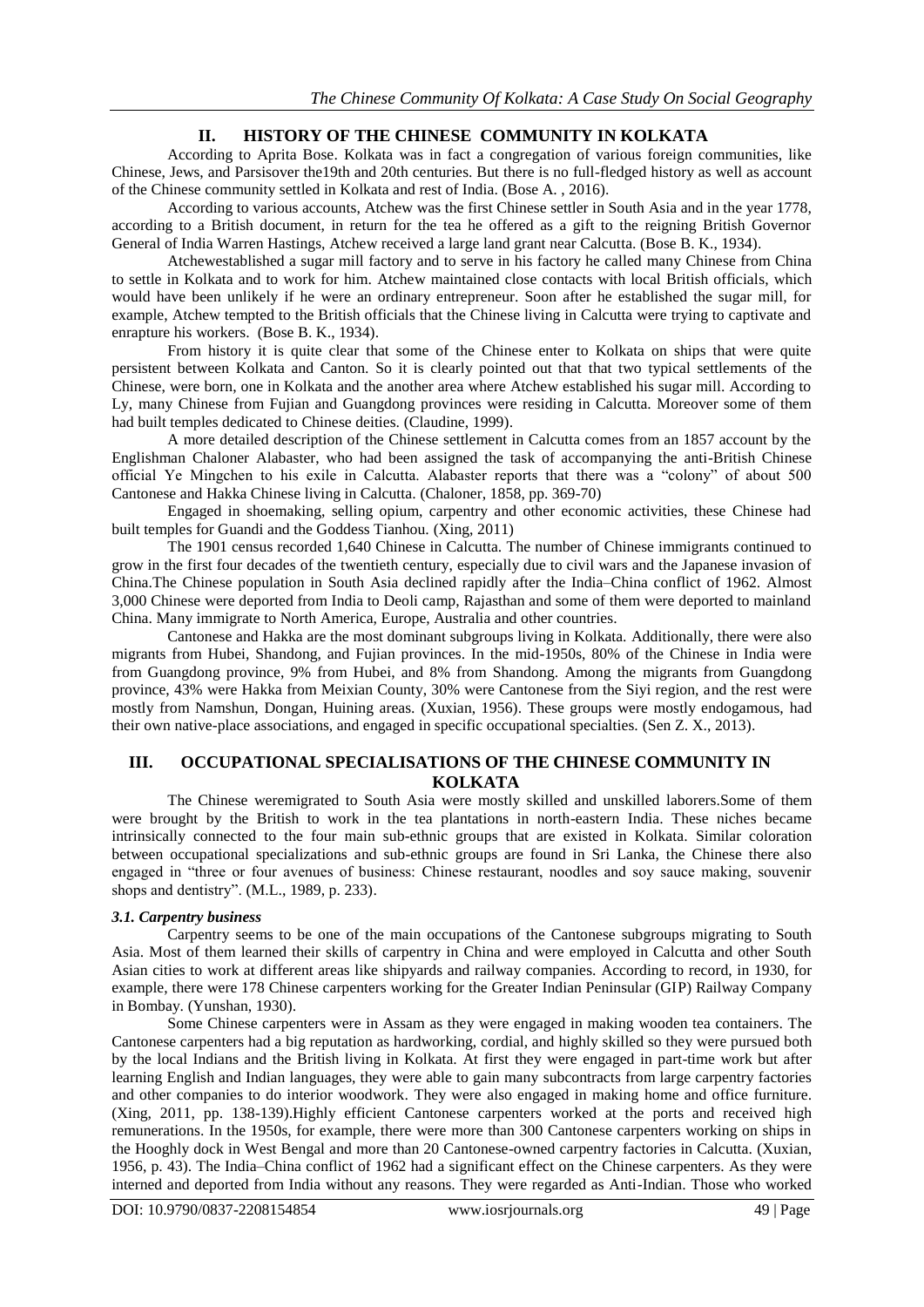on the docks were fired from their jobs for differentsecurity reasons. Some of them, however, remained in India and set up small carpentry workshops. Many of the major cinemas and hotels in the city, including the Ritz and Metro cinemas, employed the Canton Carpentry. (Xing, 2011, p. 142). Now with continuing decrease of the Chinese population, only a few Chinese carpenters were survive in the Kolkata area. Their importance and presence in Kolkata and elsewhere in South Asia is trivial compared to what they seem to have achieved during the first half of the twentieth century.

#### *3.2 Shoe making business*

Shoe making and tannery business were another one of the most important occupations that the Chinese community were connected with. The Hakka immigrants from China were not skilled in a specific profession when they reached the Indian subcontinent. But a majority of the Hakka migrants acquired their talents in shoemaking business expertise in India. (Liang, 2007, p. 405).

Both Ellen Oxfeld (1993) and Jennifer Liang (2007) have pointed out that the Hakka migrants were able to establish there niches as shoemakers and tannery owners due to the Hindu caste system that relegated any work dealing with leather to the untouchables. (Oxfeld, 1993). As they have no religious regulations or restrictions, the Hakkas migrating to Kolkata found it advantageous to enter the shoemaking business. When they came to know that it is quite impossible to return frequently to their own country, these Hakka shoemakers brought their families from China and started settling down in India. Slowly they opened their retail shops near Bentick street area. Rapidly, the number of such Hakka-owned shoe stores on Bentinck Street crossed the 100 threshold and initiated competition among the other shoemakers. This development led to the growth of the shoe business. The number of shoe stores owned by the Hakkas in Calcutta increased to 140. (Xuxian, 1956, pp. 30- 31).As the business flourished the Hakkas bought the tanneries from them and started relocating to a new area with their families. By 1930, a buoyant community of Hakkas had emerged in Tangra and became known as the city"s second "Chinatown," after the one in central Calcutta. In the 1940s and 1950s, the Hakka community in Tangra became affluent due to increased demand for leather worldwide. At the same time, the community became more cohesive and segregated from the non-Chinese residents of Calcutta. But the Hakka shoemakers were dissipated their business to modern, more efficient, shoe chains, such as Bata and Khadims. As well as the tannery business of the Hakka community has been affected due to the environmental concerns raised by nongovernmental groups and legal orders from the state and federal courts. Several tanneries have either closed or shifted to a designated area authorized by the local government. Most of the tanneries were shifted to Bantala and since the Hakkas in Tangra lived in their unique tannery-cum-residences (Berjeaut, 1999) the closure of the tanneries has not only affected their livelihood, but also their lifestyle and residential patterns.

#### *3.3 Dentists and paper flower makers*

Another significant subgroups of Chinese community comprises of dentists and paper flower makers. Hubeinese were considered as well-known teeth setters of China. The Hubeinese teeth setters seem to have first immigrated to Southeast Asia, and from there they relocated to Kolkata and other regions of India. By the end of the Second World War there were around 300 Hubeinese owned dentistry businesses in India. Indian customers were attracted to the Hubeinese teeth setters because of their reputed skills and most importantly low fees. (Xuxian, 1956, p. 34). In Kolkata itself, there were more than 80 clinics run by people belong toTianmen area in Hubei province. These clinics serve to the local Chinese and non-Chinese customers. But after 1947, the Indian government established new laws for dentists. These laws necessitate dental clinics to either obtain certificationfrom a regular hospital specializing in dentistry or the approval from the health department. This was a major setback for the Chinese dentists in India because very few of them had proper training.

But from the Chinese Consulate General in Calcutta, temporary exception was given to Hubeinese dentists by the Indian government which extended the deadline. (Xing, 2011, p. 156). But the conflict of 1962 didn't spare the Hubinese dentists from harassment. Still a few Hubeinese dentists can still be found practicing their art in Kolkata. In India these second and third generation Hubeinese dentists are not accredited. But they still continue to attract patients because they charge half the normal fees. Those opting to receive formal training have moved to other cities of Pakistan. (Amna, 2005).

Some of the Hubeinese, especially the wives of the dentists were also engaged in making paper flowers to support the family earning. They made flowers of varying designs and colors, paper balls, lanterns, and even toys. During major celebrations, such as Christmas, Hindu festivals, and Chinese New Year, they sold these paper flowers and other things in local markets. (Xuxian, 1956, p. 36). This occupation does not seem to have revived after the India–China conflict of 1962.

#### *3.4 Silk trading business*

Shandong is an another subgroup commonly known as silk traders which encompasses more than 50% of the immigrants from Shandong in South Asia and others from Changyi and Weifang regions, 30% came from Pingdu and around 20% from Yantai. Some of them came from Myanmar also. These immigrants engaged in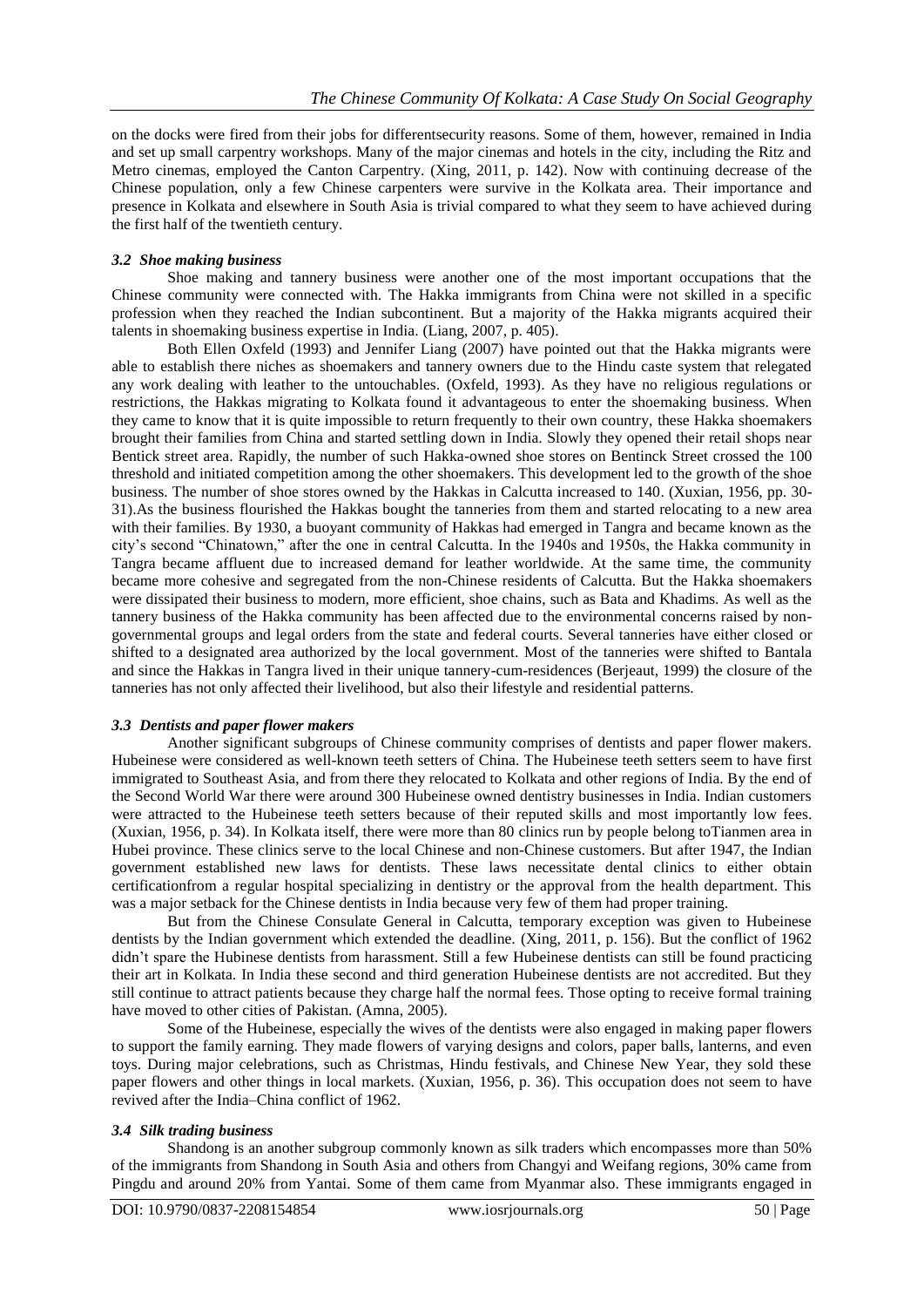selling and promoting silk products from Shandong by establishing various markets across India. In 1920, the Shandong Silk Common Business Corporation was established because of the increase in the number of these traders in India. This organization helps to communicate as well as to exchange information among the Shandong silk traders to flourish the trading business. In the 1940s, the number of immigrants from Shandong province in India had increased to 1,500, most ofwhom (about 600) lived in Bombay and Calcutta about 200. (Xing, 2011, pp. 158-159). Unlike the Cantonese, Hakka, and the other subgroups like Hubeinese immigrants, the Shandong traders seem to have not lived in India beyond one or two generations. In fact, most may have been regularly travelling between India and China, something that is also represented in the character of Wang Lu in the Bengali film. (Sen Z. X., 2013, p. 7).

The Chinese in South Asia were generally associated with three other businesses like laundries (drycleaning stores), restaurants and beauty parlors. Before the Second World War, there seem to have been only two Chinese-owned laundry stores in India, one in Calcutta and one in Bombay. (Xuxian, 1956, p. 41). These were at least 10 such Chinese-owned laundry stores in Calcutta alone during this period. However, when the relations between the two countries deteriorated, the Chinese with PRC passports were the first to be interned and deported as they were considered as anti-Indians. This resulted in the closure of a number of Chinese-owned laundry stores across India particularly in Kolkata. Still, several stores, such as the Chunking Laundry and the Shanghai Laundry in Calcutta, continued to function and are still popular today. (Sen Z. X., 2013).

There is little doubt about the fact that Chinese restaurants are the most successful and popular Chinese owned businesses in Calcutta. Already in the early twentieth century Chinese restaurants in the Bowbazar area of central Calcutta had become renowned among the European and American residents as well as among the upper class Indians (Shelland, 1924). During the Second World War there was an increase in the number of Chinese restaurants in South Asia. Chinese from Southeast Asia, who sought refuge in India, opened their ownrestaurants. As a result, the number of Chinese restaurants and teahouses in India reached 150. (Xuxian, 1956, p. 37). While the India–China conflict had a detectable impact on the restaurant business of the Chinese, the cuisine as well as the taste that mixed with Chinese dishes and Indian spices to favor the needs of the South Asian palate had already become an inextricable part of South Asian eating habits. For this reason still many Chinese-owned restaurants have continued to function most successfully in the major cities of South Asia. In Calcutta, on the other hand, new Chinese-owned famous restaurants are now located in the Tangra area, replacing not only those in Bowbazar but also the tanneries that have closed due to environmental restrictions. In fact, "Chinese-Indian" cuisine has emerged as an international brand, with restaurants such as "Tangra" and "Indian Wok" that have in recent years opened across the world, including in cities such as Singapore, New York (USA), and Toronto (Canada). (Xing, 2011)

Another business in South Asia that continues to be closely associated with the Chinese community of Kolkata is that of beauty parlors. These businesses were mostly grown up due to the immense contribution of Chinese women. They started their business in South Asia sometime in the 1930s. This proved that there is a link to the increased migration of Chinese women to South Asia. Similar to other Chinese-owned businesses, most of these beauty parlors were located in Kolkata. Chinese-owned beauty parlors were subsequently also began to flourish in other larger cities of South Asia. Many of these businesses run by the Chinese women are located near the restaurants owned by their husbands.

# **IV. SOCIAL AND CULTURAL ORGANISATIONS OF CHINESE COMMUNITY IN KOLKATA**

Within decades of settling in South East Asia, the Chinese migrants established many temples, nativeplace associations like Huigans and cemeteries. Also these were followed by the formation of various clubs, schools, and other social and cultural organizations which played an important role of the Chinese community in Kolkata. It is very interesting to know the fact that most of these associations and clubs were established in Kolkata due to the fact that the city had the largest number of Chinese immigrants and easy access to China. The most important site for these 'Chinese-Indians' is the tomb of Atchew in Achipur, which has emerged as an annual pilgrimage site. Most important organizations includeHuiguans. Huiguans were Chinese merchant guilds that played important social, cultural, and economic roles in the lives of the people. In Kolkata five such Huiguans were established by the Cantonese immigrants, mostly near Blackburn Lane in the Bowbazarneighbourhood. They named each of the Huiguansafter specific regions in Guangdong province, these were theYixing (Ye Hing), Namshun (Nam Soon), Dong"an (ToongOon), Siyi (Sea Ip) and Huining(Wei Ning) Huiguans. These Huiguans were initially acclaimed to connect and bring together the immigrants from the above regions. They served as guesthouses, religious institutions, sponsors of schools, sites for community gatherings, etc. as well as they were also in charge of graveyards. Wedding, funerary, and other kinds of large receptions are very common to celebrate under the guidance of the Huiguans. But many other institutions of the Chinese living in South Asia are now rundown. The decline in the population of the Chinese living in the region seems to have had a most significant effect on the financial situation of the Chinese living here. For the Chinese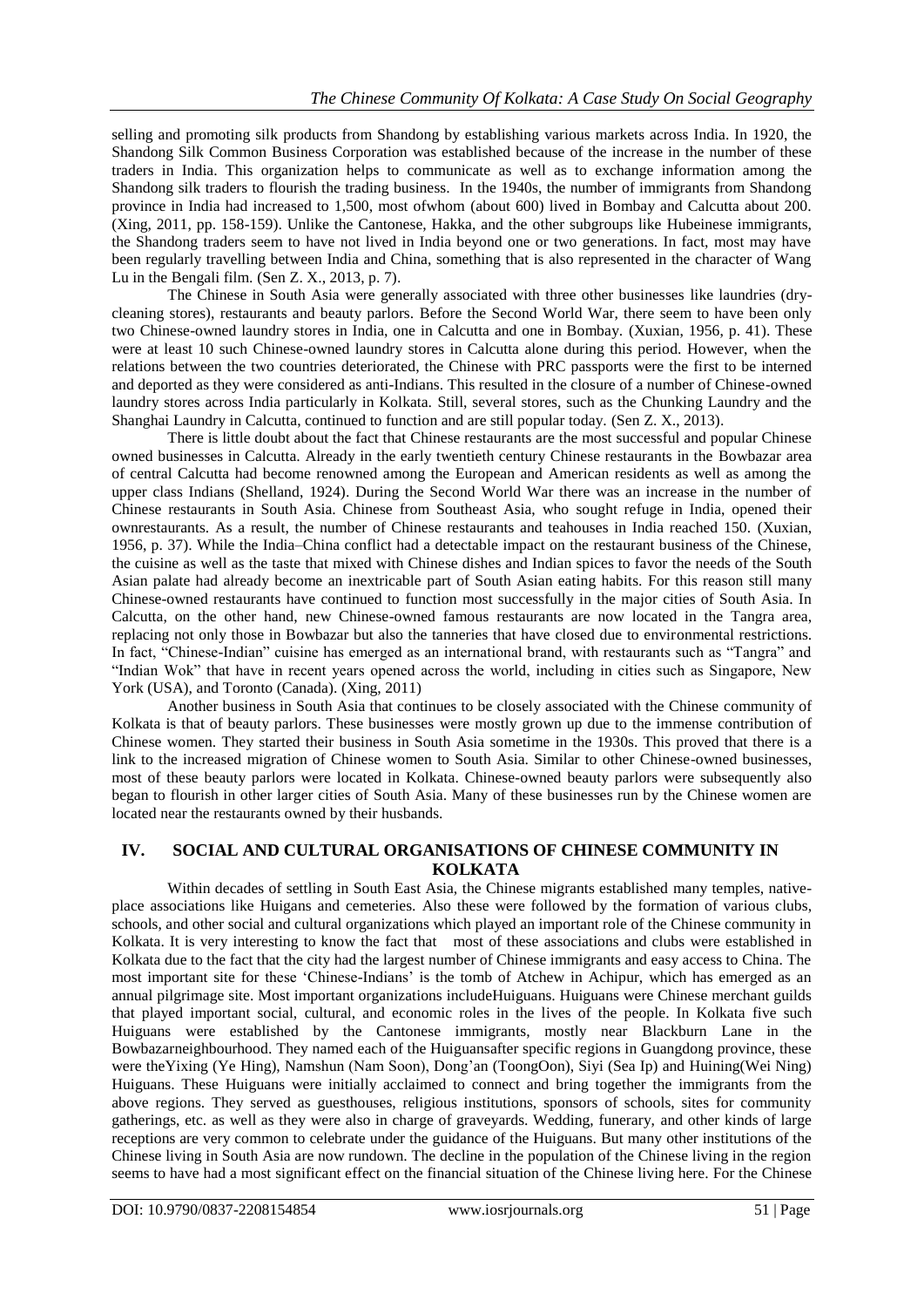still residing in some other parts of South Asian cities, the Huiguansare places that relate to the history of the community, especially at its incipient stage. Most of these Huiguans continue to function till the present day and are places for people to gather to play mahjong, (Oxfeld, 1993) read newspapers, venerate Chinese deities, or attend special events.

#### *4.1. Cultural organizations*

The early Chinese temple in South Asia belonged to the Chinese goddess Tianhou or Mazu. In 1858, (Chaloner, 1858, p. 383) reports of the existence of Tianhou temple in Calcutta, built, according to him, by the local Cantonese carpenters. Alabaster notes that the temple was "well-kept" and visited once a year by both the Hakka shoemakers and the Cantonese carpenters in "grand processions." The temple was renovated several times, the last of which took place in 1999.

(Chaloner, 1858, pp. 370-72)also mentions the existence of a Chinese temple which was dedicated to Guandiinof Kolkata. This temple was built by the Hakka shoemakers. Alabaster seems to be referring to the large Guandi temple that now stands in the premises of the Meiguang School in the Bowbazar area of Calcutta. In fact, Guandi is a popular Chinese deity among the Chinese of Kolkata.

Another popular among the Chinese in South Asia is the reverence of Guanyin. The most important Guanyin shrine is located in the Siyihuiguan in Kolkata. Guanyin is worshiped at other parts of Chinese inhabited areas in South Asia, the Guanyin shrine in Siyihuiguanis considered to be the most efficacious. The shrine draws Chinese worshipers settled in different parts of India. (Xing, 2011)

Similar to the adoration of Caishen, images of Guanyin can also be found in the homes and businesses of the Chinese in South Asia. Other Chinese Buddhist deities as well as temples were also established in different parts of India, particularly in Kolkata including one dedicated to uniquely Chinese Buddhist divinities known as RuanZiyu and Liang Cineng. The glorification of these two Chinese Buddhas originated in the Sihui region of Guangdong, from where many Cantonese carpenters had migrated to Calcutta. (Sen Z. X., 2013).

The Chinese community was also contributory in establishing Buddhist temples at sacred Buddhist sites in India. In Kolkata, the Chinese community built a ZhonghuaFosi and the Xuanzang Si. As a result, the Taiwanese GuojiFoguangHui (Buddha"s Light International Association) has started playing an important role within the Chinese communities; especially those who are settled in Kolkata. In addition to promoting Buddhist teachings, nuns from the association used to perform funerary rituals, organize cultural and charity events, and arrange Chinese language classes which helps to yoke together the Chinese community of Kolkata. (Sen Z. X., 2013).

Christianity and Islam are also practiced by the Chinese community of Kolkata. In 1912, the Chinese Christian Church was first established in the Dalhousie Square section of Kolkata.Inthe year 1915, a Chinese Catholic Church was first built in the Bowbazar area of the city. Again in the year 1934, Father De Moor of Belgium, who had lived in China for several years, successfully introduced Catholic teachings among the Chinese community of Kolkata through the establishment of the Sacred Heart School. Later two Chinese Christian missionaries from Shanghai called David and Mary Lamb set up the Ling Liang schools (with a branch in the Bowbazar area and the other in the Tangra area of Calcutta).Its main aim was to promote Protestantism. So if we take the account of present day, it is quite obvious that there are large numbers of Christians among the Chinese community in Kolkata. The Protestants usually congregate at the Church of St. Francis Xavier and the Ling Liang Church. The Catholic Chinese frequent the Immanuel Mary Church. The Bandel Basilica, located in Bandel near Calcutta, organizes special Mass services for the Chinese. (Sen Z. X., 2013)Chinese Muslims lived in Kolkata as well as in parts of Pakistan. In Kolkata, the Chinese Muslims seem to have visited the mosques belonging to the local Muslim communities. But no such detail accounts of Chinese Muslims of Kolkata has been found.

(Hassan, 1982, p. 85)argues that the Chinese Muslims in Kolkata, who according to him numbered 50 in 1970s, were more non-segregated to the local society than those practicing other religions. Perhaps because of this integration or most likely due to emigration to other parts of the world, there are only a handful of Chinese Muslims in India at the present time.

Moreover to the above-mentioned religious beliefs and temples, the Chinese immigrants to South Asia created their own unique practices which help to maintain their own cultural identity. This can be rightly mentioned in the reverence or glorification of the Hindu goddess Kali at a small temple called Chinese Kali Temple in the Tangra area of Kolkata. The temple is popular among the local Chinese for fertility rituals.

#### **V. POLITICAL COLLUSION OF CHINESE COMMUNITY IN KOLKATA**

Despite the small number of Chinese settlers and their descendants in South Asia, some members of the community played a prominent role in political discourse. This discourse took the form of various negotiations with the British in the matter of Tibet, overseeing the activities of the GMD in South Asia.This results in coordination with the Republican government in China on an anti-Japanese coalition. It is to be pointed out those political rivalries within the Chinese community stemming from the Guomindang–Communist conflict in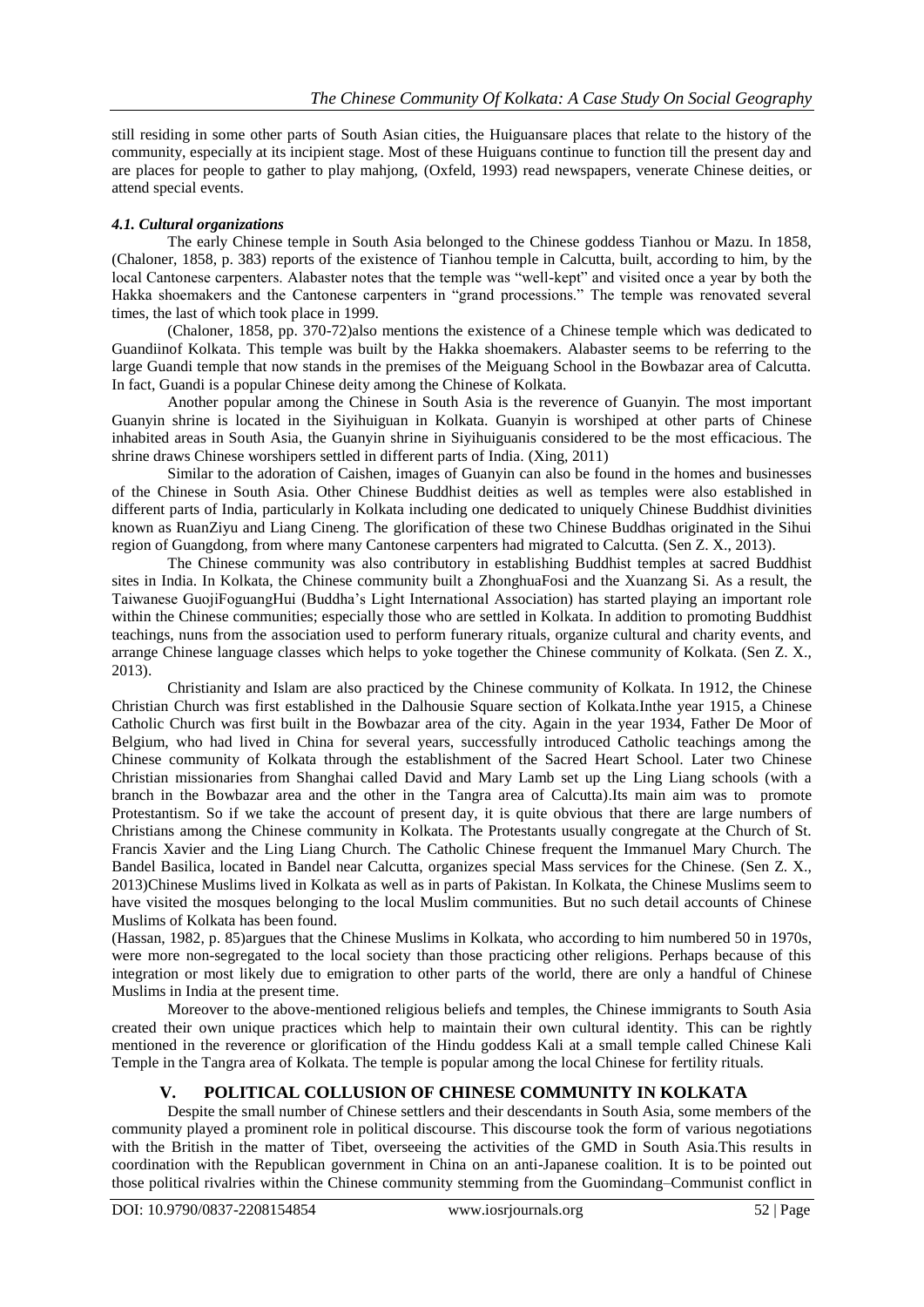China. Most importantly the Chinese community of Kolkata found itself severely affected by the India–China conflict of 1962, which saw many of its members interned and deported by the Indian government. Not a single member of the Chinese community, however, has yet been able to make his/her mark in the local governmental politics in any of the South Asian states (Sen Z. X., 2013).

The first GMD office in South Asia was established in Kolkata in the year 1911, perhaps soon after the decline of the Qing government. Kolkata not only accommodate the headquarters of the GMD, it also had two sub-branches. A third branch was located in Bombay. After this in the year 1946, new branches opened in various areas like Darjeeling, Shillong, Jalpaiguri, and Karachi. The intelligence reports mention that the main motive of the GMD party was to "unite the Chinese in this country, to look after the welfare of this community i.e., India under the Kuomintang, to minister to the welfare of Chinese subjects residing in India and to provide an understanding of the Kuomintang policy amongst Indians and other sympathetic foreigners." Indeed, with regard to the last point, the GMD government in 1927 permitted Indians to join the Indian branch after paying appropriate entry fee and contribution to the Northern Punitive Expedition Fund (Bose A. , 2016).

The objectives of the KMT in India were to unite not only the Chinese community of Kolkata as well as to unite the whole of the community belonging in India to come under the one umbrella of the party, to care for the welfare of Chinese subjects residing in India and to provide an understanding and belief of the Chinese nationalist policy amongst Indians and other foreigners residing here. (IB File 236/36 12). Large numbers of propaganda, as well literaturewere sent from the KMT headquarters in Canton to Chinese clubs and organizationin India to attain the goals. It is worthy to mention that since the existence of the KMT in Kolkata, several party agents frequently visited the city, either for inspection or for furthering its aim and also for collecting funds, between 1914 and 1927. It is to be noted that during this period many Chinese delegations as well as other prominent Chinese leaders again started to visit India after 1942. The local KMT branches used to regularly dispatch money to the party"s account in China through the agencies of banks or Chinese seamen. The IB files show, for instances, that `50,000 was sent to Dr. Sun Yat-Sen in 1922–23, when gambling was allowed in the Chinese clubs. The first successful major financial drive was conducted by the local KMT headquarters for the salvation of 'China and Relief of Tsinan Victims' funds in 1928, to which every Chinese in Calcutta subscribed. Children were also made to subscribe for one rupee each. Every local Chinese club was represented on the committee, which went around collecting the money. (Bose A. , 2016)

But the political activity of the Chinese in South Asia became contentious as well as debatable and violent in the late 1940s, when deep divisions emerged between the supporters of GMD and the Communists in China. With the founding of the People"s Republic of China in 1949, this rivalry as well as disputes within the party became more vehement for the Chinese in South Asia. Almost every aspect of their public life was affected by the intense hostilities between the two sides. (Sen Z. X., 2013).

The reality was that the Indian government took side with PRC which was evident in November 1954, soon after Prime Minister Jawaharlal Nehru returned from his trip to China, when two Chinese residents of Calcutta, including C.S. Liu, the editor of a local Chinese newspaper sympathetic to Taiwan, were deported. In another incident the third Chinese was arrested under the Preventive Detention Act. Moreover in August 1958, the Indian government cancelled a football match between India and Hong Kong, because some of the players in the Hong Kong team were allegedly "loyal" to the Nationalist government in Taiwan. The controversy reached at its peak when Dalai Lama"s recantation to India in 1959 and the subsequent border dispute between India and China gave the upper hand to the anti-Beijing Chinese organizations in India. At this point of time leaders of some of these groups wrote letters to the Indian government pledging their loyalty to India and expressed the desires of thousands of Chinese residents to become Indian citizens. But in October 1959, 8127 Chinese in Kolkata were enrolled as foreign residents. Some of them held because of the out dated passports issued by the pre-1949 GMD government in China. Others were identified themselves as citizens of communist China. There were also thousands of unregistered Chinese, who were born in India but did not possess birth certificates. They were thus considered stateless as well as homeless. (Sen Z. X., 2013).

After the Indo-China war in 1962, the Indian government changed its foreign policy. Since then Chinese Communist activists were detained at concentration camps in Deoli, Rajasthan and sent back to Mainland China (Kwai-YunLi, 2011). The Chinese community felt like they were living under a cloud of official suspicion as well as in distrust and that the Government was treating them as Communist spies, an Anti-Indians even twenty years after the war. Their movement was restricted and their stay in India was controlled by renewable permits. Many Chinese were declared as stateless people. The ambiguous status of the Chinese residents in India proved to be disastrous. (Bose A. , 2016).

The Sino-Indian war widened the gulf between the Chinese-Indian community and the local residents. While the Indian government placed constraints on the economic activities of the Chinese-Indians, common people, even the Tamils of Indian origin in Sri Lanka continued to look at the community with suspicion. (M.L., 1989, p. 235).